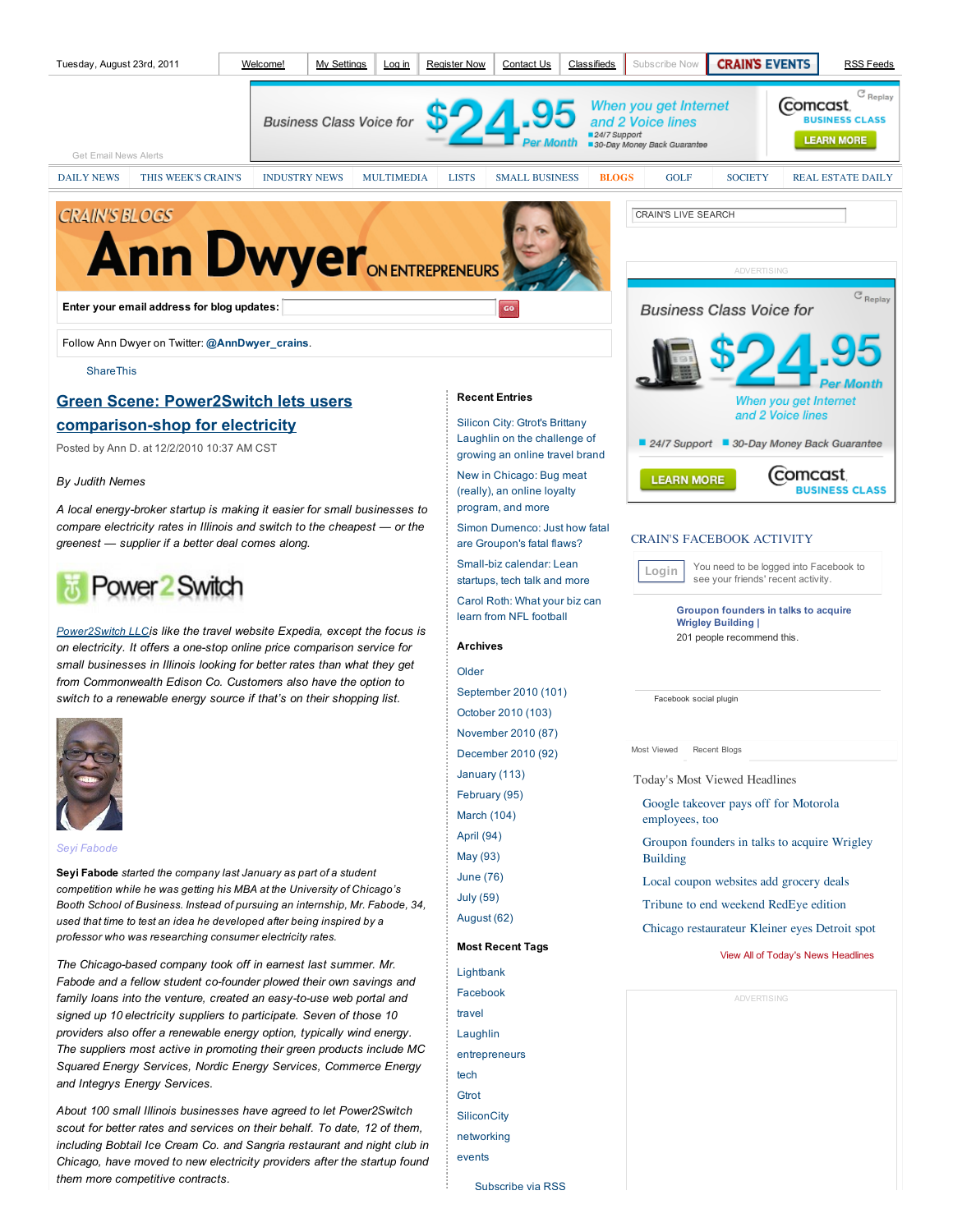*Companies typically achieve a 10% to 15% savings when they switch, Mr. Fabode says. The service is free to the small business owner and Power2Switch collects a commission from the energy supplier when a business converts to a new provider.*

Subscribe via RSS

*Mr. Fabode isn't new to the energy sector. Before moving to Chicago to pursue his MBA, the Nigerian native studied at Warwick University in England and worked several years there for a diesel and natural gas power generation plant as an operations/commercial analyst. In this new venture, he intends to give businesses better information about clean energy in the hope that they'll go for it.*

Crain's*recently met with Mr. Fabode. He talked about the opportunities of Illinois' deregulated energy environment and how small businesses can be among the early adopters of wind energy.*

**Crain's: If Illinois has deregulated electricity providers, why do business owners need your services when they can shop around for better rates on their own?**

**Mr. Fabode**: There is choice of electricity supply in Illinois, but it's very hard to access them. You can find the information about the suppliers on the ICC (Illinois Commerce Commission) website. Then you have to call or visit the individual suppliers. You can't just do it on their websites. It's a long, convoluted process, and it's even harder to get renewable energy from them.

Seven of the 10 suppliers we work with provide flexible products. On our website you can select interest in information about renewable energy or you can just choose to look for only cost savings. When a small business signs up with us, they can get information about the cheapest rates possible, a mixture of fossil and renewable energy, or just renewables. We're constantly tracking information from the suppliers and we ping the businesses when we find a rate we think they might like.

## **Wind farms are popping up all over the Midwest. Are you seeing electricity providers jumping on the bandwagon to add renewable energy sources for the end user?**

The industry is not that embracing of change, but some of the providers are starting to come around. Most of the 10 suppliers we're working with — and two more large ones we're about to sign on —are providing alternative energy. Some have bought wind farms because it's supposed to be part of their renewable energy portfolio, but they're not really pushing it. The real problem the utilities have is this feeling that customers don't care about renewables. We're trying to change that.

Right now coal is cheaper because the infrastructure is set up for coal and the subsidies the industry gets for coal aren't factored into the price. The more we integrate renewables into the mix, the quicker we'll get to the point where prices are level. Consumers will then get to decide if they want to buy power from a wind farm or from coalgenerated energy.

#### **Are your small business customers really interested in switching to electricity that comes from renewable sources or are they focused primarily on saving cash?**

Our customers tell us they want renewables but they don't want to pay the increased premium you tend to get from that selection. We're doing a lot of analysis on the back end to find out what the optimal points are for the suppliers so they can put that in their pricing model in a way that customers will begin to buy it but not pay through the teeth for it. We're slowly seeing a move in that direction and I believe sharing more data will help because it will increase awareness and adoption of renewable energy.

Even if most of our clients aren't choosing renewable energy right now, we have dedicated some of our own revenues to sustainable initiatives. At the end of the year, we'll donate 2% of our revenues to blueEnergy, which pursues localized alternative energy initiatives in many parts of

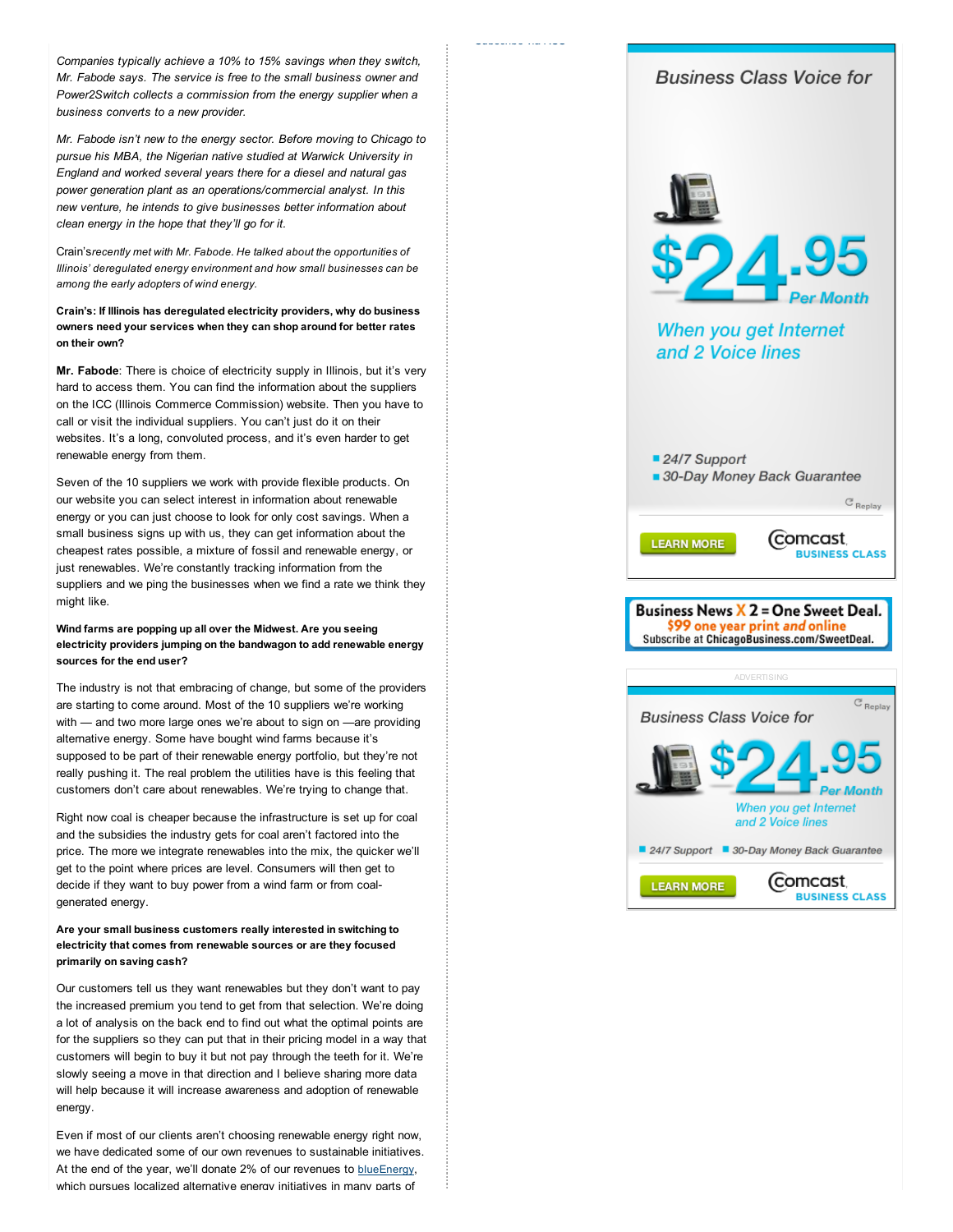the world, and to **EarthDay**, to help spread the word about environmentalism.

### **Do you plan to expand your operation beyond small-business clients in Illinois?**

which pursues localized alternative energy initiatives in many parts of

There are 15 other deregulated states, mostly in the Northeast, but the most logical expansion would be first to offer our services to residential customers in Illinois. Then we'd move to offering gas in the state. In about two years, we'll make a decision about going to other states. To

scale things, we'll have to raise some money at some point. We expect to get angel investors for this.

~~~~~~~~~~~~~~~~~~~~~~~~~~~~~~~



*Judith Nemes is a Chicago-based freelance writer who specializes in green issues and urban sustainability. Her weekly column for* Crain's, *"Green Scene," focuses on the local green economy.*

*Follow Ms. Nemes on Twitter: @JudithNemes.*

*You can also follow Enterprise City,* Crain's *blog for Chicago entrepreneurs, on Twitter. Join us on Facebook. Network with us on LinkedIn.*

Comments (0) | Permanent Link

Tags: GreenScene, Nemes, Power2Switch, power, electricity, renewable, energy, startups, entrepreneurs

Email this post Recommend (2)

Report Abuse

You must be logged in to leave a comment. Login | Register

#### SPECIAL FEATURES



## Crain's Fast Fifty 2011

AlphaMetrix Group LLC topped the list in our annual look at the fastest-growing companies in our local economy. Full Feature

Market Facts: Love on the mind

At look at where residents who are more likely to use a dating service live in Chicago.

Full Feature

# Best Places to Work 2011 Take a tour of offices where team-building,

volunteerism, personal growth and profits go handin-hand. Full Feature

#### USEFUL LINKS

Special Car Review: Auto Week

SERVICES

Classified **Advertise with Us**